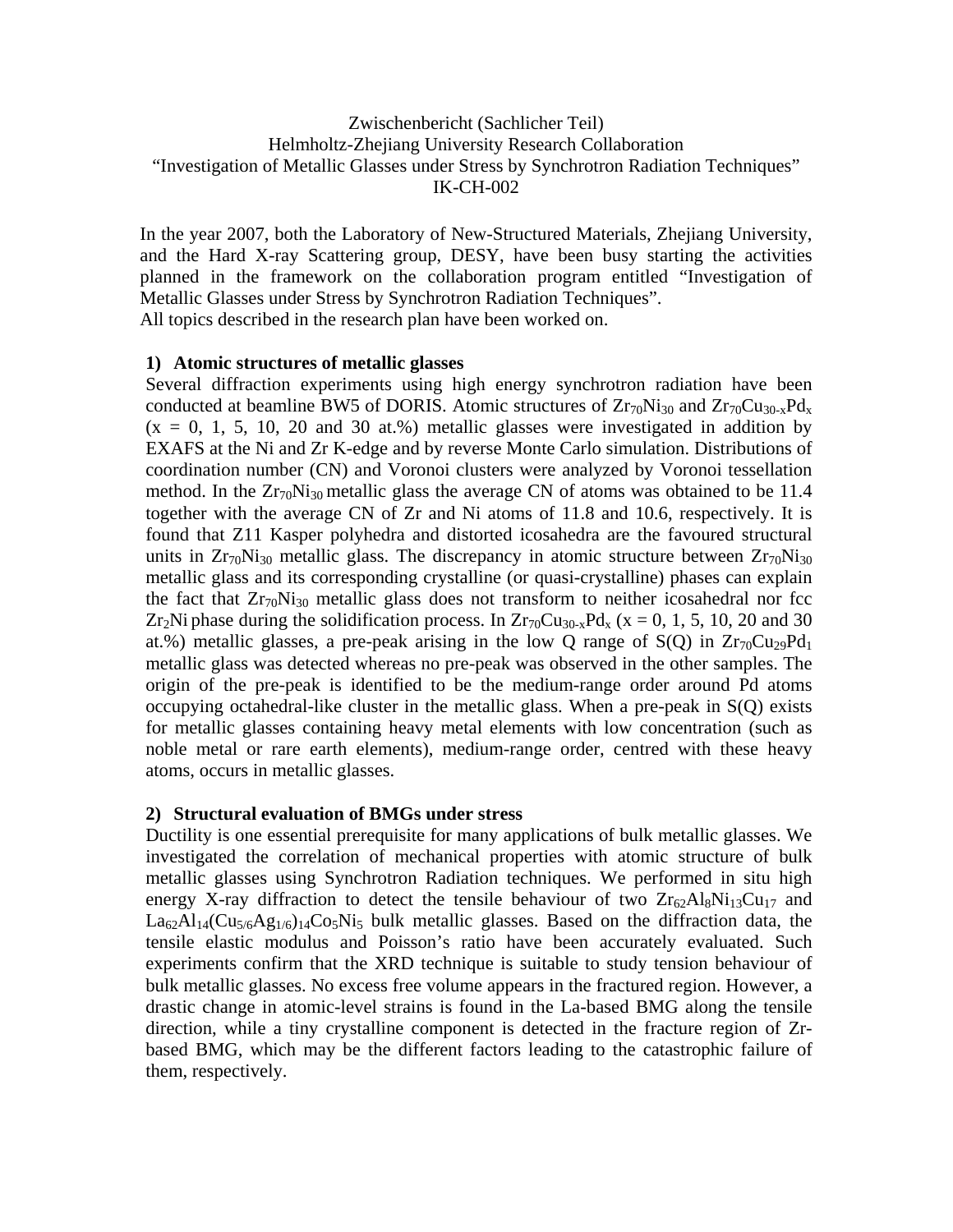We also studied compression behaviour of monolithic Zr-based bulk metallic glasses and found that a minor adjustment in Zr/Ni concentration ratio can dramatically enhance the plasticity of monolithic Zr-based bulk metallic glasses, from only about 2.2% for  $Zr_{65}Al_8Ni_{10}Cu_{17}$  BMG to 14% for  $Zr_{62}Al_8Ni_{13}Cu_{17}$  BMG. No deformation-induced nanocrystallization appears in a 55% strained  $Zr_{62}Al_8Ni_{13}Cu_{17}$  BMG (without catastrophic facture after failure) while pre-existing nano-crystals in  $Zr_{65}Al_8Ni_{10}Cu_{17}$  BMG result in its limited plasticity. Also note that the stability of  $Zr_{62}Al_8Ni_{13}Cu_{17}$  BMG against crystallization upon deformation is rather higher than  $Zr_{65}Al_8Ni_{10}Cu_{17}$  BMG. As determined by X-ray diffraction using synchrotron radiation, the enhanced plasticity of  $Zr_{62}Al_8Ni_{13}Cu_{17}$  BMG seems to be related to the relative homogeneity of the amorphous structure.

Tension and stress relaxation behaviour of a  $La_{62}Al_{14}Cu_{11.7}Ag_{2.3}Ni_5Co_5$  bulk metallic glass as a function of isothermal annealing time have been investigated. We found that annealing at 373 K below the glass transition temperature (423 K) of the BMG alloy, causes an increase of specific heat and density at the glass transition, indicating a reduction of free volume in the BMG alloy with annealing time. Compared with as-cast samples, fracture strength, Vickers hardness, viscosity, Young's modulus, stress relaxation and stability of the annealed BMGs increase with annealing time, which were caused by the reduction of quenched in free volume in the annealed samples. Furthermore, a change of fracture morphology from a mixture of smooth and furrow zones in the as-cast sample to mainly furrow zone in the sample annealed for 8 hours was also observed. All samples exhibit brittle behaviour during tension tests

Since the atomic details of the deformation behavior of BMG is still unclear and presents a "hot topic" in the community, we worked on an upgrade of beamline BW5 enabling us to perform in-situ x-ray diffraction during tensile/compression deformation in a fully automated mode. Additionally the stress rig was modified as to allow for experiments with several 10 microns thick ribbons. First results are promising and show that such insitu X-ray technique is suitable to study deformation behavior of BMGs.

#### **3) Additional work**

The amorphous-to-amorphous phase transition induced by pressure is one of the most active fields in materials science and condensed matter physics, and the nature of the transition is still an open question. In this project, we performed in situ room-temperature high-pressure x-ray diffraction (XRD) using synchrotron raidation up to 40 GPa for a LaCe-based bulk metallic glass. It is clear that the position of the broad amorphous peak in the scattering pattern shifts to higher angle with increasing pressure. Analysing this shift a break in the evaluation of the bulk modulus at around 14 GPa was detected. The slopes below and above 14 GPa are different. This suggests that the bulk metallic glass alloy exhibits a sudden change in compressibility, which might be originated from the Kondo coupling between 4f spin and conductive electrons due to the addition of cerium, although it has never been reported in any bulk metallic glasses yet. In addition, we also performed low-temperature resistivity and magnetization measurements for the LaCebased bulk metallic glass. At low temperatures, the resistivity rapidly increases and a logarithmic temperature dependence below about 12 K, which resembles a Kondo-like magnetic origin scatting problem in Ce-bearing alloys. But, no magnetic dependence of resistivity was observed for the LaCe-based bulk metallic glass. Although the mechanism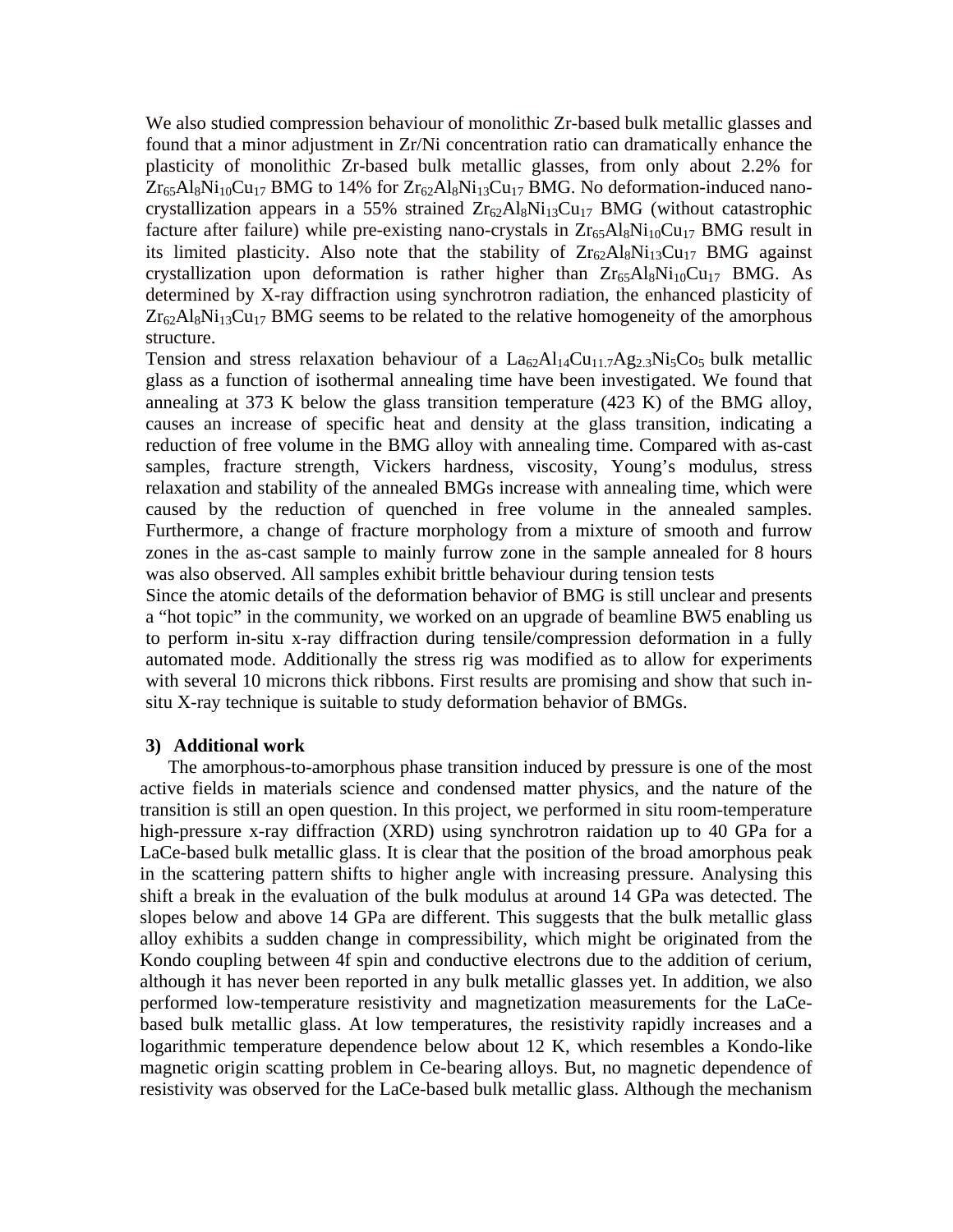of the unusual change in compressibility at about 14 GPa is not completely clear yet, these preliminary experimental results are very encouraging, which seems be the first observation of amorphous-to-amorphous phase transition in bulk metallic glassy systems. More general and systemic studies on metallic glasses, especially, Ce-based metallic glasses like binary  $Ce_xA_{100-x}$  alloys with different electronic structures (x covering a wide range) are strongly required and necessary. To elucidate the nature of the possible amorphous-to-amorphous phase transition in metallic systems, we will continue our effort to investigate the nature and possibility of pressure-induced polyamorphic transitions in metallic glasses using in-situ synchrotron radiation XRD technique in the year of 2008.

Results have been published in high impact journals (see below). During the shutdown period at DESY two experiments will be performed at ESRF (already approved). Later this year we will resume the activities at the beamlines BW5 and B2 at DORIS III and in future also on at the new stations at PETRA III.

#### **Results published in peer reviewed journals**

X.D. Wang, J. Bednarcik, K. Saksl, H. Franz, Q.P. Cao, J.Z. Jiang, *Tensile behavior of bulk metallic glasses by in-situ high energy X-ray scattering.* Applied Physics Letters **91**, 081913 (2007)

L. Yang, S. Yin, D. Wang, Q.P. Cao, J.Z. Jiang, K. Saksl, H. Franz *Atomic structure in Zr70Ni30 metallic glass.* Journal of Applied Physics **102**, 083512 (2007)

X. Ou, W. Roseker, K. Saksl, H. Franz, L. Gerward, X. Xu, G.Q. Zhang, L.N. Wang, J.F. Liu and J.Z. Jiang *Microstructure and crystallization in Cu50Zr45Al5 metallic glass.* Journal of Alloys and Compounds **441**, 185 (2007)

X.D. Wang, L. Yang, J.Z. Jiang, K. Saksl, H. Franz, H.-J. Fecht, Y.G. Liu, H.S. Xian *Enhancement of plasticity in Zr-based bulk metallic glasses.* Journal of Materials Research **22**, 2454 (2007)

L. Yang, J.Z. Jiang, K. Saksl and H. Franz, *Origin of pre-peak in Zr70Cu29Pd1 metallic glass*  J.Phys.Condens.Matter. **19**, 476217 (2007)

Q.S. Zeng, Y.C. Li, C.M. Feng, P. Liermann, M. Somayazulu, G.Y. Shen, H.-K. Mao, R. Yang, J. Liu, T.D. Hu, and J.Z. Jiang, *Anomalous compression behavior of Lanthanum/cerium metallic glass under high pressure*  Proceedings of the National Academy of Sciences (PNAS) **104**, 13565 (2007)

G.Q. Zhang, Q.K. Jiang, X.P. Nie, L.Y. Chen, L.N. Wang, M. Shao, X.D. Wang, Y.G. Liu, H.S. Xie, C.L. Qin, A. Inoue, Y.W. Wang and J.Z. Jiang,